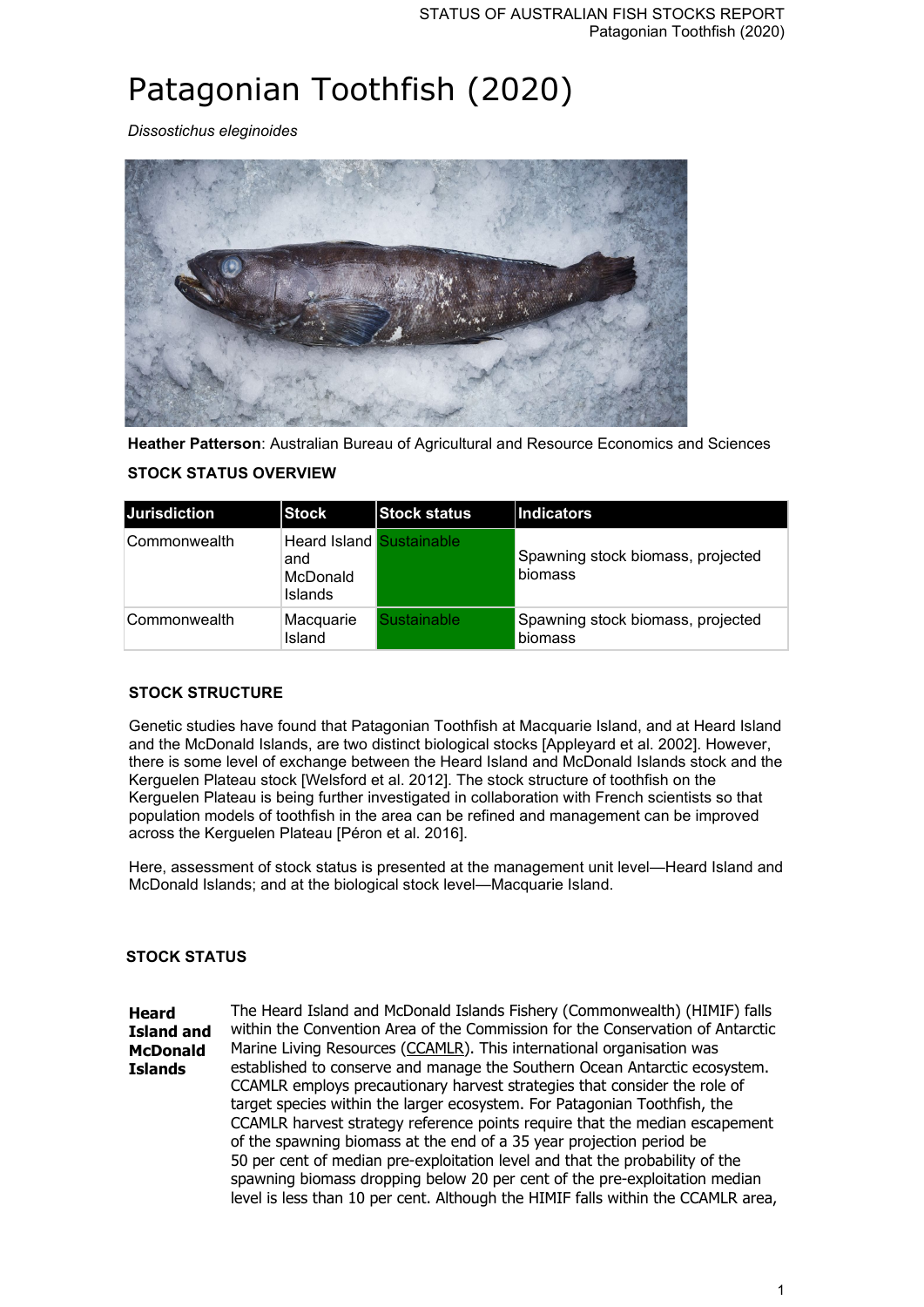the HIMIF is an Australian territory and is fished by Australian vessels only.

The most recent assessment of HIMIF Patagonian Toothfish estimated that biomass in 2019 was 51 per cent of pre-exploitation levels [Ziegler 2019]. The management unit is not considered to be recruitment overfished [CCAMLR 2019a, Patterson and Steven 2020a]. A catch limit of 3 030 tonnes (t), which meets the CCAMLR harvest strategy requirements, was recommended by CCAMLR for the 2019–20 and 2020–21 fishing seasons [CCAMLR 2019a, CCAMLR 2019b]. It was estimated that the projected biomass will not fall below 50 per cent of the pre-exploitation level after a 35 year projection period under that catch limit. This level of fishing mortality is unlikely to cause the stock to become recruitment overfished [Ziegler 2019, Patterson and Steven 2020a].

Based on the evidence provided above, the Heard Island and McDonald Islands management unit is classified as a **sustainable stock**.

**Macquarie Island** Macquarie Island is an Australian territory that lies adjacent to, but not within, the Commission for the Conservation of Antarctic Marine Living Resources (CCAMLR) area. Although not under CCAMLR jurisdiction, for consistency the Macquarie Island Toothfish Fishery (Commonwealth) is managed using the CCAMLR harvest strategy with the same decision rules used in the Heard Island and McDonald Islands Fishery (Commonwealth).

> The most recent assessment [Hillary and Day 2019a,b] of Macquarie Island Patagonian Toothfish used a custom-designed model, revised growth parameters [Hillary 2019a] and a revised maturity-at-length relationship that was estimated using the maturity information from the extensive tagging data [Hillary 2019b]. This model estimated that biomass at the start of 2019 was 85 per cent of pre-exploitation levels [Hillary and Day 2019b]. The biological stock is not considered to be recruitment overfished [Patterson and Steven 2020b]. The CCAMLR decision rules were used to calculate the catch limit for the 2021–22 and 2022–23 fishing seasons. This ensures that the projected biomass is not below 50 per cent after a 35-year projection period under that catch limit. This level of fishing mortality is unlikely to cause the stock to become recruitment overfished [Hillary and Day 2019b, Patterson and Steven 2020b].

Based on the evidence provided above, the Macquarie Island biological stock is classified as a **sustainable stock**.

#### **BIOLOGY**

**Patagonian Toothfish biology** [Collins et al. 2010, Welsford et al 2012,]

| Species              | <b>Longevity / Maximum Size</b>     | Maturity (50 per cent)                                                                                                 |
|----------------------|-------------------------------------|------------------------------------------------------------------------------------------------------------------------|
| Patagonian Toothfish | $\sim$ 50 years, $\sim$ 2 000 mm TL | $ 11 - 15$ years (males), 12-17<br>$\frac{1}{2}$ years (females) ~915 mm TL $\pm$<br>(males), 1000+ mm TL<br>(females) |

#### **DISTRIBUTION**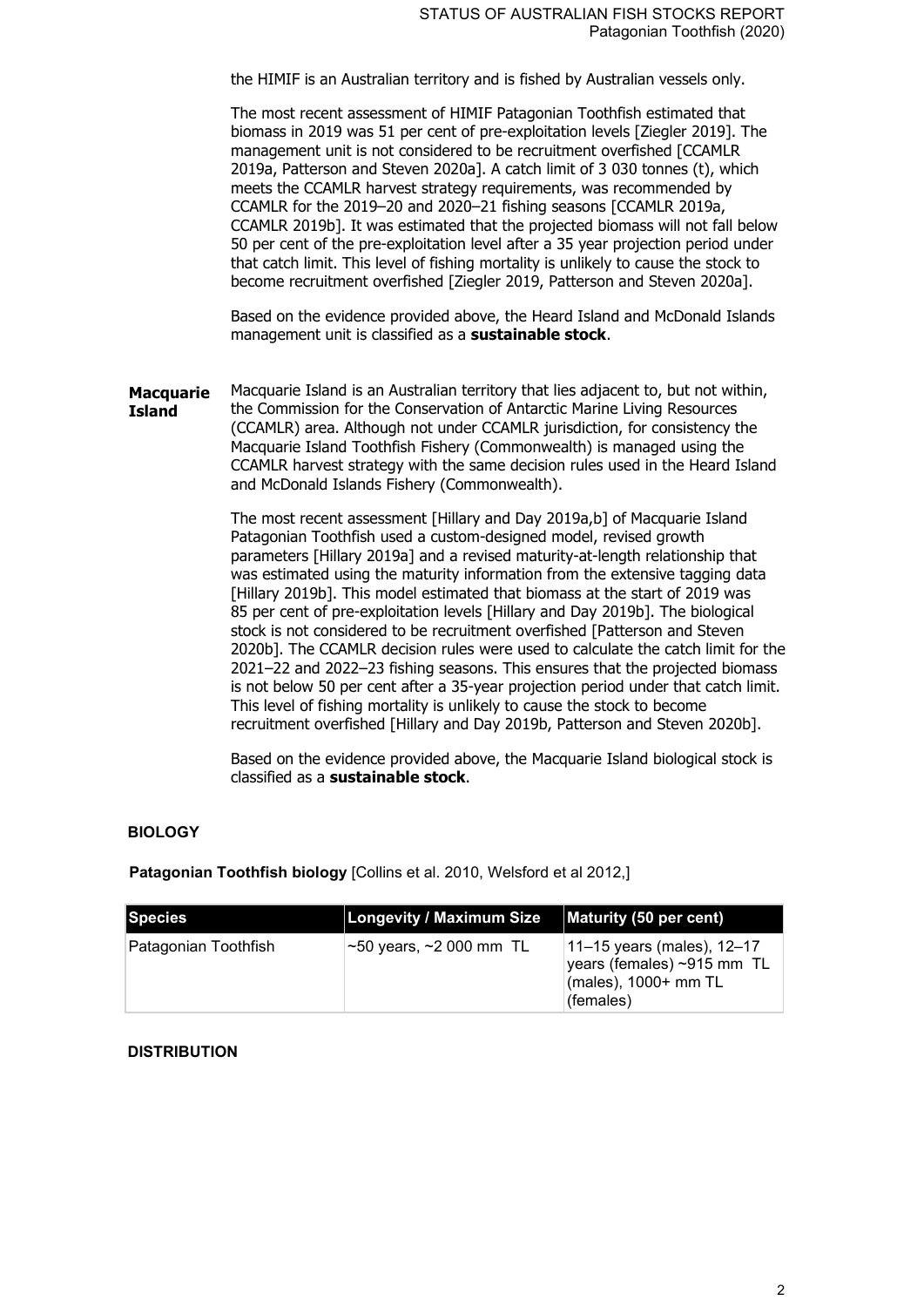#### STATUS OF AUSTRALIAN FISH STOCKS REPORT Patagonian Toothfish (2020)



Distribution of reported commercial catch of Patagonian Toothfish

## **TABLES**

| <b>Fishing</b><br>methods |                     |
|---------------------------|---------------------|
|                           | <b>Commonwealth</b> |
| <b>Commercial</b>         |                     |
| Demersal<br>Longline      |                     |
|                           |                     |
| <b>Management</b>         |                     |
| <b>Methods</b>            |                     |
|                           | <b>Commonwealth</b> |
| <b>Commercial</b>         |                     |
| Area<br>restriction<br>S  |                     |
| <b>Catch limits</b>       |                     |

| <b>Catch</b>      |                     |
|-------------------|---------------------|
|                   | <b>Commonwealth</b> |
| <b>Commercial</b> | 3838 t              |

**le quota**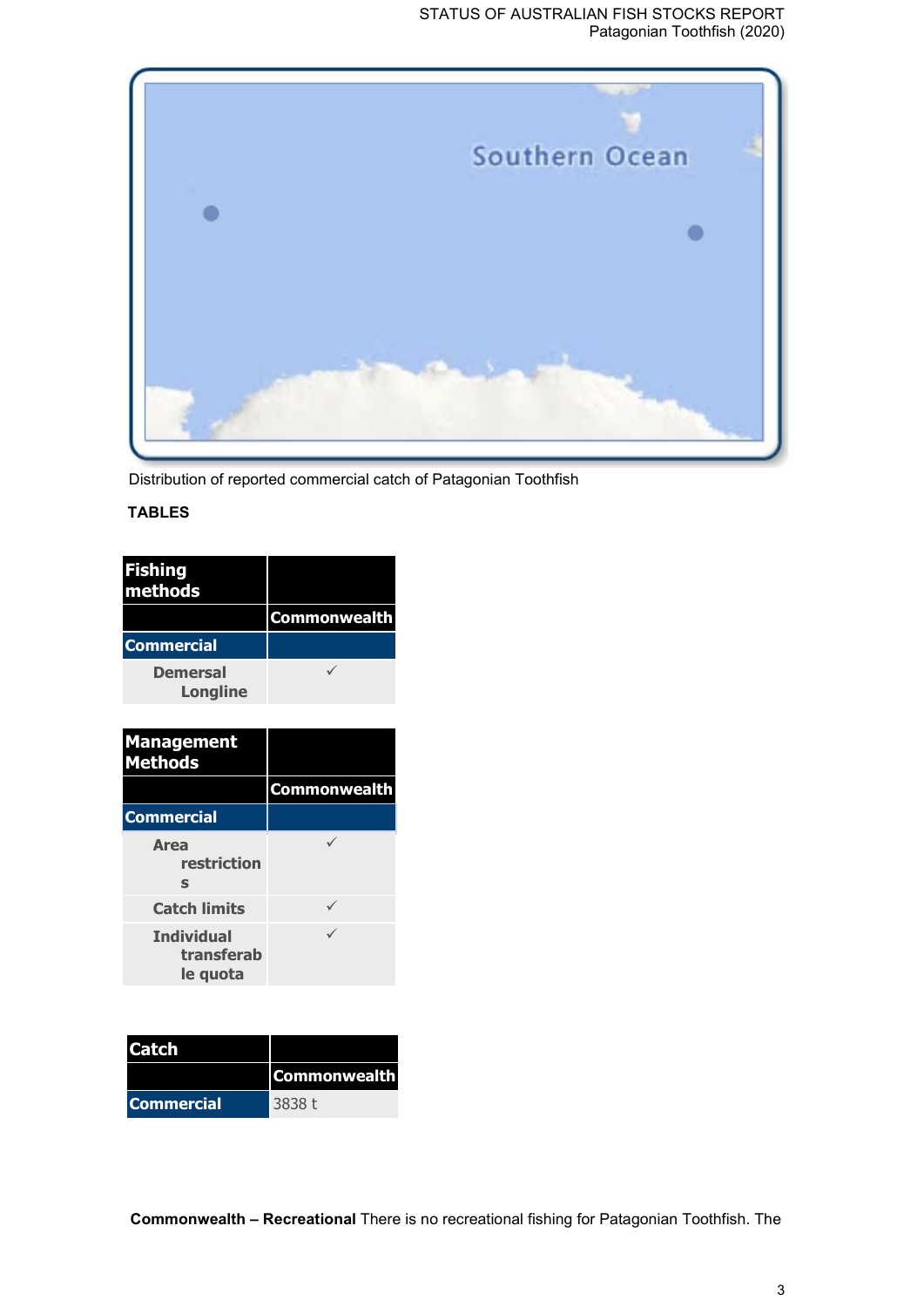Australian Government does not manage recreational fishing in Commonwealth waters. Recreational fishing in Commonwealth waters is managed by the state or territory immediately adjacent to those waters, under its management regulations. **Commonwealth – Commercial (catch)** The most recent data available for the Heard Island and McDonalds Islands Fishery (HIMIF) is for the 2017–18 fishing season. The most recent data available for the Macquarie Island Toothfish Fishery (MITF) is for the 2017–18 fishing season. **Commonwealth – Indigenous** There is no Indigenous fishing for Patagonian Toothfish.

The Australian Government does not manage non-commercial Indigenous fishing in Commonwealth waters, with the exception of the Torres Strait. In general, non-commercial Indigenous fishing in Commonwealth waters is managed by the state or territory immediately adjacent to those waters.



### **CATCH CHART**

#### Commercial catch of Patagonian Toothfish - note confidential catch not shown

| <b>References</b>             |                                                                                                                                                                                                                                                                                            |  |
|-------------------------------|--------------------------------------------------------------------------------------------------------------------------------------------------------------------------------------------------------------------------------------------------------------------------------------------|--|
| Appleyard et al 2002          | Appleyard, SA, Ward, RD and Williams, R 2002, Population structure of Patagonian Toothfish<br>around Heard, McDonald and Macquarie Islands, Antarctic Science, 14: 364–373.                                                                                                                |  |
| Welsford et al 2012           | Welsford, DC, McIvor, J, Candy, SG and Nowara, GB 2012, The spawning dynamics of<br>Patagonian toothfish in the Australian EEZ at Heard Island and the McDonald Islands and<br>their importance to spawning activity across the Kerguelen Plateau, FRDC Project TRF<br>2010/064, Canberra. |  |
| Ziegler 2019                  | Ziegler, P 2019, Draft integrated stock assessment for the Heard Island and McDonald<br>Islands Patagonian toothfish (Dissostichus eleginoides) fishery in Division 58.5.2, WG-FSA-<br>2019/32, CCAMLR Working Group on Fish Stock Assessment, Hobart, 7-18 October 2019.                  |  |
| CCAMLR 2019a                  | Commission for the Conservation of Antarctic Marine Living Resources 2019a, Report of the<br>Working Group on Fish Stock Assessment, WG-FSA-19, CCAMLR Working Group on Fish<br>Stock Assessment, Hobart, 7-18 October 2019.                                                               |  |
| Patterson and Steven<br>2020a | Patterson, H and Steven, AH 2020a, Heard Island and McDonald Islands Fishery, in H<br>Patterson, J Larcombe, J Woodhams & R Curtotti (eds), Fishery status reports 2020,<br>Australian Bureau of Agricultural and Resource Economics and Sciences, Canberra, 439–449.                      |  |
| CCAMLR 2019b                  | Commission for the Conservation of Antarctic Marine Living resources 2017b, Report of the<br>thirty-eighth meeting of the Scientific Committee, SC-CAMLR-XXXVIII, CCAMLR Scientific<br>Committee, Hobart, 21-25 October 2019.                                                              |  |
| Hillary and Day 2019a         | Hillary, R and Day, J 2019a, Proposed new assessment structure for Macquarie Island<br>toothfish using data up to and including 2018, CSIRO Marine and Atmospheric Research,<br>Hobart.                                                                                                    |  |
| Patterson and Steven          | Patterson, H and Steven, AH 2020b, Macquarie Island Toothfish Fishery, in H Patterson, J                                                                                                                                                                                                   |  |